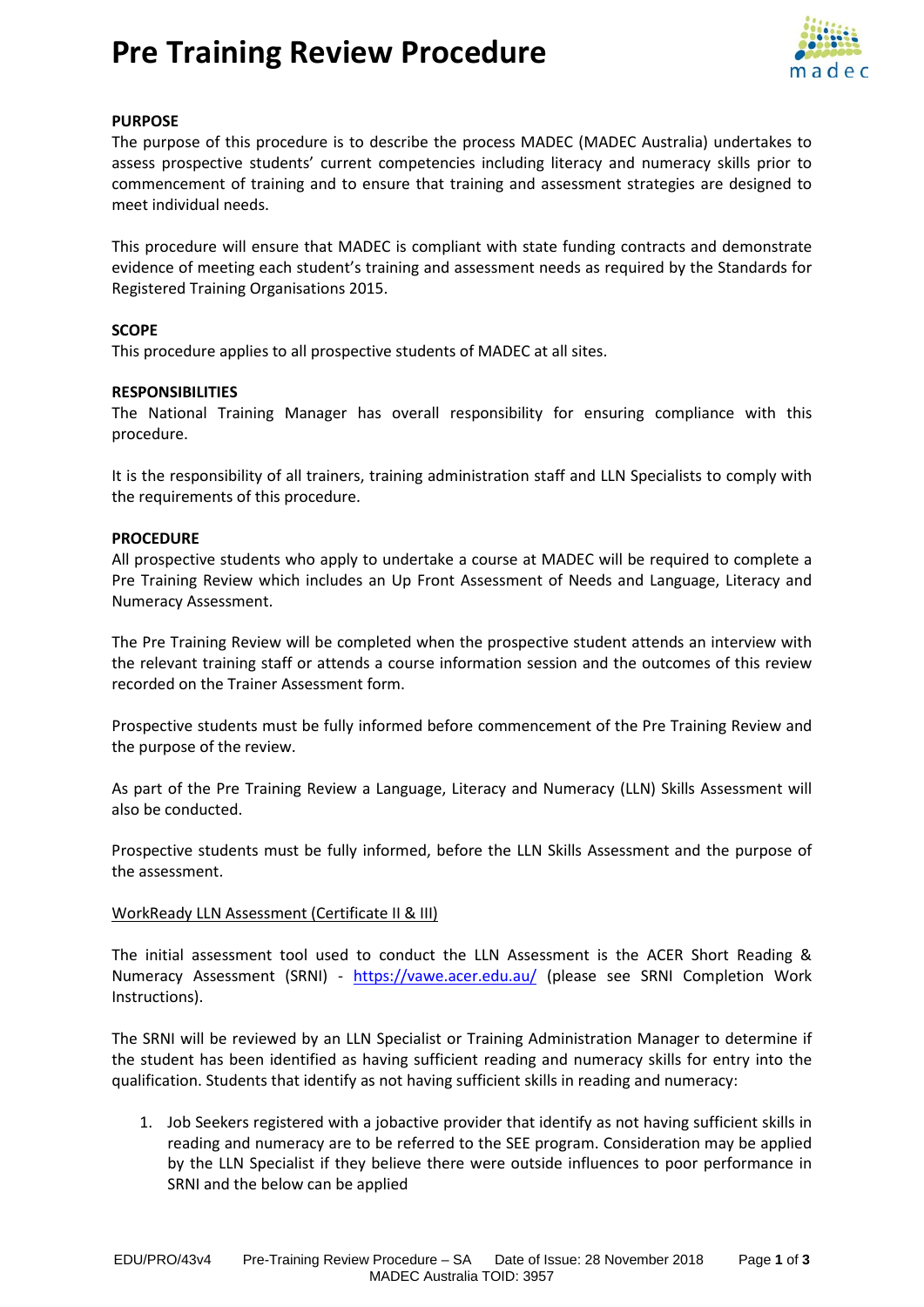## **Pre Training Review Procedure**



2. Non Job Seekers that identify as not having sufficient skills in reading and numeracy will be given the opportunity to complete the Language and Numeracy Comprehensive Assessment (LANCA) for more detailed assessment to be provided.

#### WorkReady LLN Assessment (Certificate IV & Diploma)

Students applying to enrol in a Certificate IV or Diploma must complete the Language and Numeracy Comprehensive Assessment (LaNCA) – <https://vawe.acer.edu.au/>

The LaNCA will be reviewed by and LLN specialist or Training Administration Manager to determine if the student has been identified as having sufficient reading, writing and numeracy skills for entry into their qualification. Students that identify as not having sufficient skills in reading, writing and numeracy will need to be referred, as above two points for job seekers and non-jobseekers.

#### Fee for Service LLN Assessment

Students are to complete the MADEC login ACER Core Skills Profile for Adults <https://vawe.acer.edu.au/> facilitated by LLN Specialist

#### VET in Schools LLN Assessment

Students are to complete the MADEC login ACER Core Skills Profile for Adults <https://vawe.acer.edu.au/> facilitated by LLN Specialist

#### Entry Levels for LLN Assessment

| <b>Qualification Level</b> | WorkReady |                     |                     |                     | Fee for Service |         |                     |                     |
|----------------------------|-----------|---------------------|---------------------|---------------------|-----------------|---------|---------------------|---------------------|
|                            | SRNI      | Reading             | Numeracy            | Writing             | SRNI            | Reading | Numeracy            | Writing             |
| Certificate II             | Pass      | Exit L <sub>2</sub> | Exit L <sub>2</sub> | Exit L1             | n/a             | Exit L2 | Exit L <sub>2</sub> | Exit L1             |
| Certificate III            | Pass      | Exit L <sub>2</sub> | Exit L <sub>2</sub> | Exit L1             | n/a             | Exit L2 | Exit L <sub>2</sub> | Exit L1             |
| Certificate IV             | n/a       | Exit L3             | Exit L3             | Exit L <sub>2</sub> | n/a             | Exit L3 | Exit L3             | Exit L <sub>2</sub> |
| Diploma                    | n/a       | Exit L3             | Exit L3             | Exit L <sub>2</sub> | n/a             | Exit L3 | Exit L3             | Exit L <sub>2</sub> |

#### Up Front Assessment of Needs

To conduct the Up Front Assessment of Needs the following steps should be undertaken by the facilitator:

- Explain the process of LLN assessment and encourage them to relax;
- Make notes during the assessment, verbal skills can be assessed during the entire session;
- Take note of students questioning etc. and their overall speech levels as this is an area of assessment verbal core skills and learning;
- Give verbal instructions on how to fill in the forms and assessment items which you supply, encourage and assist as necessary.
- Ensure students fully complete all sections of the form
- Ensure the student is aware of any fees or charges associated if they are successful with their enrolment